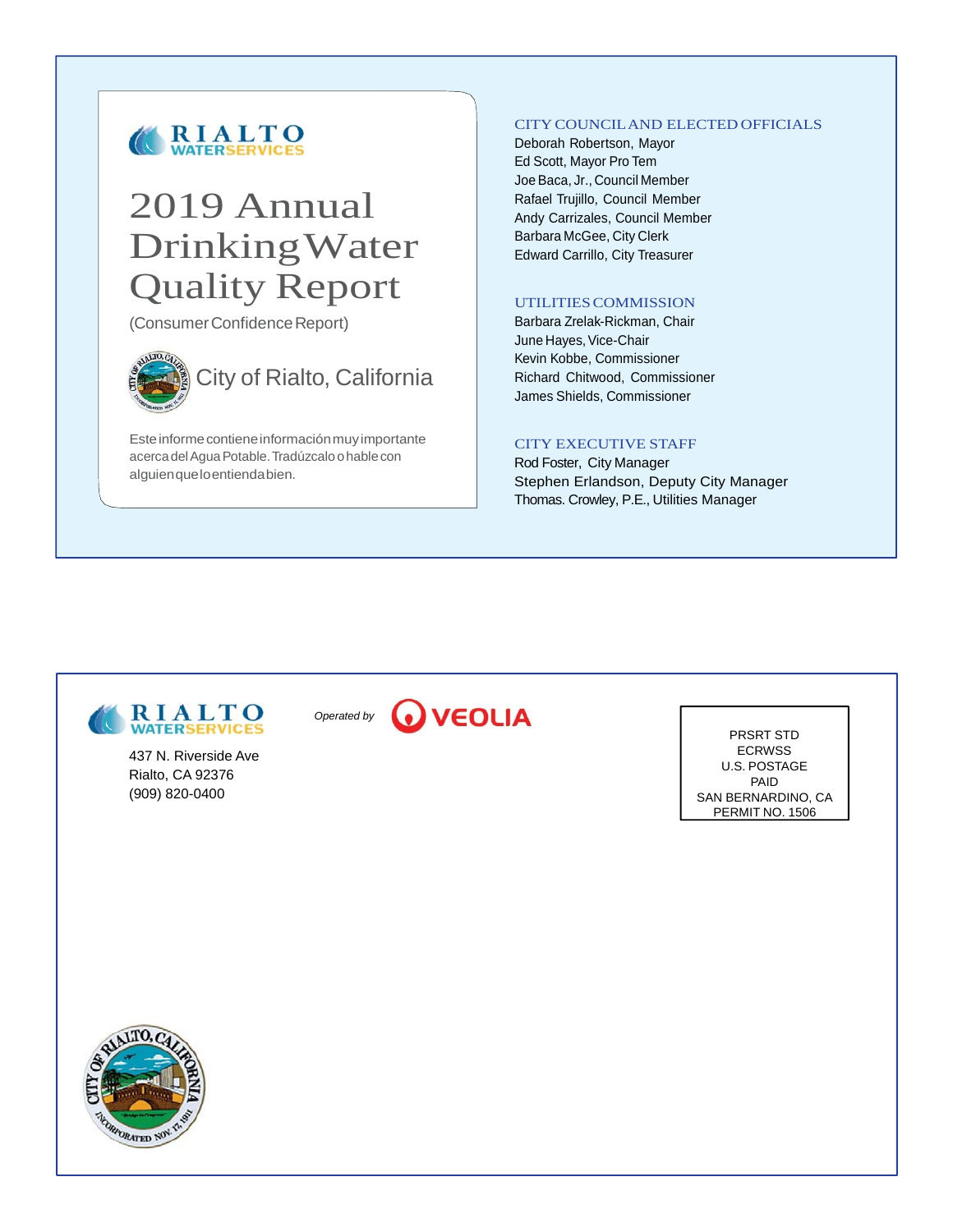## **Annual Drinking Water Report**

The purpose of this report is to provide information about the quality of the water delivered to customers this past year of 2019. This report is mandated by the United States Environmental Protection Agency (USEPA) and we believe it is your right to know where your water comes from and what it contains. We are happy to report that we have consistently delivered water that has met or exceeded the standards set by State and Federal Law. More information about contaminants and potential health effects can be obtained by calling the USEPA's Safe Drinking Water Hotline 1(800) 426-4791. For information regarding this Consumer Confidence Report please contact David Terry, Project Manager —Veolia. (909) 820-0400.

## **About Rialto Water Services**

The City of Rialto and Rialto Utility Authority (RUA), in partnership with Rialto Water Services (RWS) formed a publicprivate partnership to execute a 30 year water and wastewater concession. RWS is a partnership between Table Rock Capital and the Union Labor Life Insurance Company (Ullico). RWS contracts with Veolia North America to operate the water and wastewater systems.

Under the concession agreement, the City retains full ownership of the water and wastewater systems, retains all water rights and supply, and possesses the rate-setting authority associated with the facilities. RWS provides financial backing, oversight and concession services while Veolia delivers all water and wastewater services, including billing and customer service, and oversees a \$41 million capital improvement program to upgrade aging facilities.

## OUR MISSION:

Rialto Water Services, operated by Veolia, is committed to the long-term performance, safety, customer and community satisfaction, and lasting cost and energy efficiencies of Rialto's water and wastewater systems, on behalf of the City's residents.

Customer Service: (909) 820-2546 Emergency After Hours: (909) 820-0400 On the Web: www.rialtowater.com EPA Safe Drinking Water Hotline: (800) 426-4791

## **FACTS ABOUT OUR WATER SYSTEM**

- In 2019, 86% of our total potable drinking water was sourced from ground water basins and 14% was surface water.
- Number of Water Service Connections = 11,945
- Miles of Water Main = 186.5
- Number of Producing Wells = 6
- Total Reservoir Capacity = 28 million gallons
- Maximum Daily Production = 16.078 million gallons
- Minimum Daily Production = 1.621 million gallons
- Average Daily Production = 7.100 million gallons
- *Total Annual Production = 2.592 billion gallons*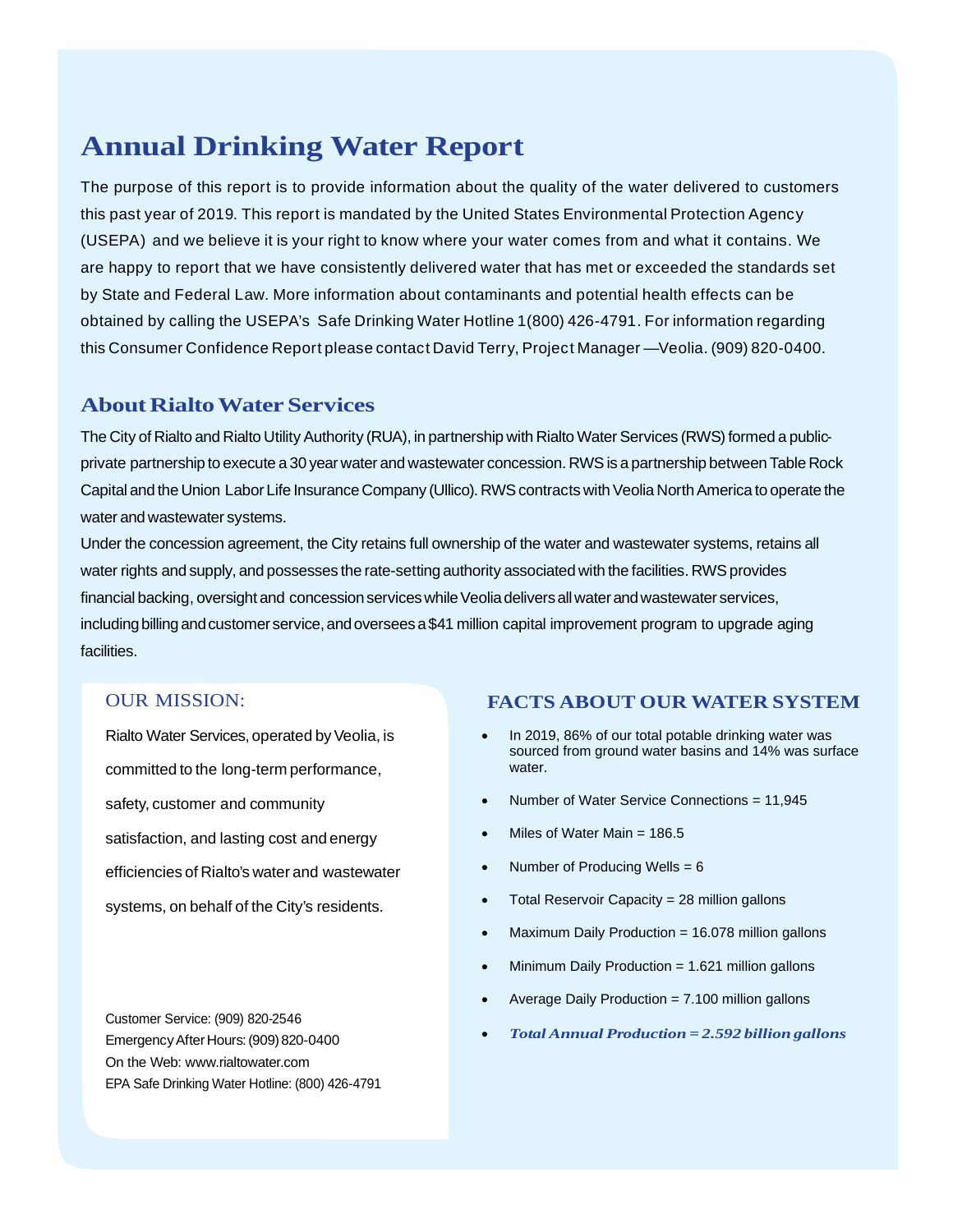### What is surface water?

It is any water that travels or is stored on top of the ground. This would be the water that is in rivers, lakes, streams, oceans--even though we can't drink salt water. Sometimes surface water sinks into the ground and becomes ground water. Surface water is treated before it becomes drinking water.



## What is ground water?

Any water that is under ground is ground water. In the water cycle, some of the precipitation sinks into the ground and goes into watersheds, aquifers and springs. Ground water flows through layers of sand, clay, rock, and gravel which cleans the water. Ground water stays cleaner than water on the surface and does not need as much treatment as surface water.



## Contaminants That May be Present in Source Water:

Microbial contaminants, such as viruses and bacteria that may come from sewage treatment plants, septic systems, agricultural livestock operations, and wildlife.

Inorganic contaminants, such as salts and metals, that can be naturally-occurring or result from urban stormwater runoff, industrial or domestic wastewater discharges, oil and gas production, mining, or farming.

Pesticides and herbicides, which may come from a variety of sources such as agriculture, urban stormwater runoff and residential uses.

Organic chemical contaminants, including synthetic and volatile organic chemicals, which are byproducts of industrial processes and petroleum production, and can, also, come from gas stations, urban stormwater runoff, and septic systems.

Radioactive contaminants can naturally occur or be the result of oil and gas production and mining activities.

## Perchlorate Information

Rialto has a zero tolerance policy regarding water that contains detectable levels of perchlorate.

We currently have wellhead treatment on two of our wells for the removal of perchlorate. This wellhead treatment removes the perchlorate to a non-detection level. The other wells affected by perchlorate contamination have been out of service and have not been used since the detection occurred. These responses, especially the installation of ion exchange water treatment systems, have produced a measure of success that has allowed the City to reliably deliver potable water to all of its customers.

The City of Rialto urges all of its residents to continue conserving water and to look for new ways to reduce the demand in our system. The City of Rialto continues to work with those responsible for the contamination to remediate perchlorate contamination in the water supply.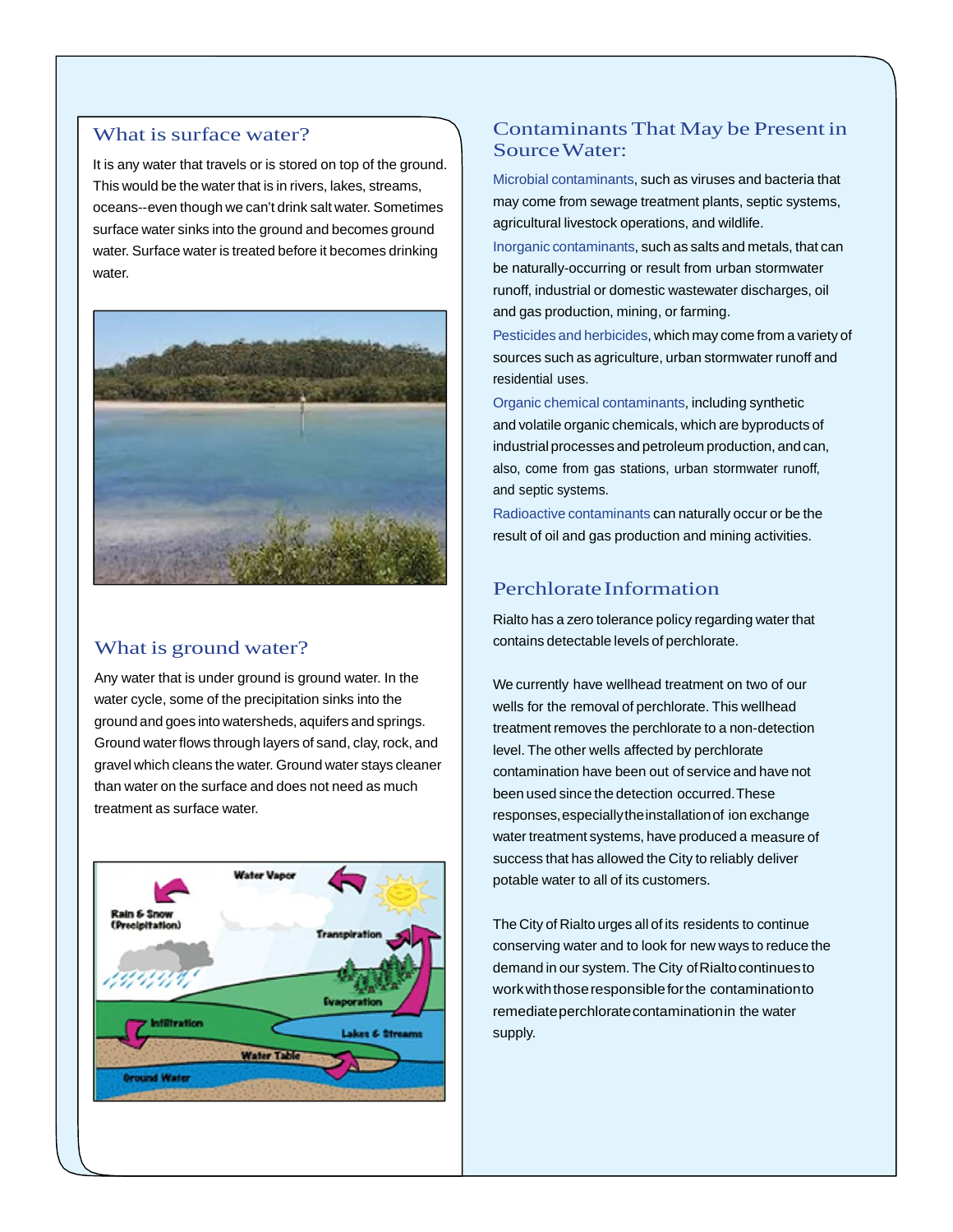### CITY OF RIALTO WATER QUALITY RESULTS FOR 2019

The State allows us to monitor for some contaminants less than once per year because the concentrations of these contaminants do not change frequently. Some of our data, though representative, are more than one year old.

| <b>PRIMARY STANDARDS - MANDATORY HEALTH -RELATED STANDARDS</b>   |                             |                                                                                 |                      |                  |                     |                                                       |                                                                         |                                                |                                                                                                                                                           |     |                                                                                                                                                                                                         |  |  |
|------------------------------------------------------------------|-----------------------------|---------------------------------------------------------------------------------|----------------------|------------------|---------------------|-------------------------------------------------------|-------------------------------------------------------------------------|------------------------------------------------|-----------------------------------------------------------------------------------------------------------------------------------------------------------|-----|---------------------------------------------------------------------------------------------------------------------------------------------------------------------------------------------------------|--|--|
|                                                                  |                             |                                                                                 |                      |                  |                     | <b>Water Source</b>                                   |                                                                         |                                                |                                                                                                                                                           |     |                                                                                                                                                                                                         |  |  |
| <b>Parameter</b>                                                 | Units                       | <b>MCL</b>                                                                      | <b>PHG</b><br>(MCLG) | Range<br>Average | City of<br>Rialto   | <b>West Valley</b><br><b>Water District</b><br>(WVWD) | San Bernardino<br>Valley<br><b>Municipal</b><br>Water<br>District (BLF) | City of San<br>Bernardino<br>Encanto<br>viaBLF | <b>Major Sources in Drinking Water</b>                                                                                                                    |     |                                                                                                                                                                                                         |  |  |
| <b>MICROBIOLOGICAL CONTAMINANTS</b>                              |                             |                                                                                 |                      |                  |                     |                                                       |                                                                         |                                                |                                                                                                                                                           |     |                                                                                                                                                                                                         |  |  |
| <b>Total Coliform</b><br>Bacteria<br>(Total Coliform<br>Rule)    | Present/<br>Absent<br>(P/A) | Presence<br><b>of</b><br>Coliform<br>Bacteria<br>in 5% of<br>Monthly<br>Samples | N/A                  | $0 - 2%$         | $0.00\%$            | 0.01%                                                 | 1%                                                                      | N/A                                            | Naturally present in the environment                                                                                                                      |     |                                                                                                                                                                                                         |  |  |
| <b>Fecal Coliform</b><br>and E. Coli<br>(Total Coliform<br>Rule) | Present/<br>Absent<br>(P/A) | Presence<br>of Total<br>Coliform<br>or E. Coli<br>in a<br>repeat<br>sample      | N/A                  | 0%               | 0.00%               | 0.00%                                                 | 0%                                                                      | N/A                                            | Human and animal feces                                                                                                                                    |     |                                                                                                                                                                                                         |  |  |
| RADIOACTIVE CONTAMINANTS                                         |                             |                                                                                 |                      |                  |                     |                                                       |                                                                         |                                                |                                                                                                                                                           |     |                                                                                                                                                                                                         |  |  |
| Gross Alpha                                                      | (pCi/L)                     | 15                                                                              | N/A                  | Range<br>Average | 2.27-5.69<br>3.83   | <b>ND-13</b><br><b>ND</b>                             | $5.5 - 5.6$<br>5.6                                                      | N/A                                            | Erosion of natural deposits                                                                                                                               |     |                                                                                                                                                                                                         |  |  |
| Uranium                                                          | (pCi/L)                     | 20                                                                              | 0.43                 | Range<br>Average | 1.45-4.56<br>2.46   | $\star$                                               | $3.5 - 5.1$<br>4.3                                                      | N/A                                            | Erosion of natural deposits                                                                                                                               |     |                                                                                                                                                                                                         |  |  |
| Combined<br>Radium<br>226/228                                    | (pCi/L)                     | 5                                                                               | N/A                  | Range<br>Average | ND-0.145<br>0.072   | $\star$                                               | $\star$                                                                 | N/A                                            | Erosion of natural deposits                                                                                                                               |     |                                                                                                                                                                                                         |  |  |
| <b>INORGANIC CONTAMINANTS</b>                                    |                             |                                                                                 |                      |                  |                     |                                                       |                                                                         |                                                |                                                                                                                                                           |     |                                                                                                                                                                                                         |  |  |
| Arsenic                                                          | ug/L                        | 10                                                                              | 0.004                | Range            | $0 - 3.9$<br>0.56   | <b>ND-3.3</b><br>1.7                                  | $1.1 - 3.2$<br>1.8                                                      | N/A                                            | Erosion of natural deposits; runoff from<br>orchards; glass and electronics production<br>wastes                                                          |     |                                                                                                                                                                                                         |  |  |
| <b>Barium</b>                                                    | mg/L                        | 1                                                                               | $\overline{2}$       | Average<br>Range | <b>ND</b>           | 0.013-0.059                                           | $\star$                                                                 | N/A                                            | Discharges of oil drilling wastes and from metal<br>refineries; erosion of natural deposits                                                               |     |                                                                                                                                                                                                         |  |  |
|                                                                  |                             |                                                                                 |                      | Average          | <b>ND</b>           | 0.031                                                 | $\star$                                                                 |                                                |                                                                                                                                                           |     |                                                                                                                                                                                                         |  |  |
| Fluoride                                                         | mg/L                        | $\overline{2}$                                                                  | 1                    | Range            | 0.3                 | $0.045 - 0.51$                                        | $0.26 - 0.77$<br>0.46                                                   | N/A                                            | Erosion of natural deposits; water additive that<br>promotes strong teeth; discharge from fertilizer<br>and aluminum factories                            |     |                                                                                                                                                                                                         |  |  |
|                                                                  |                             |                                                                                 |                      | Average          | 0.3                 | 0.28                                                  |                                                                         |                                                |                                                                                                                                                           |     |                                                                                                                                                                                                         |  |  |
| Hexavalent<br>Chromium                                           | ug/L                        | N/A                                                                             | 0.02                 | Range            | $\star$             | <b>ND-3.0</b>                                         | $\star$                                                                 | N/A                                            | Discharge from electroplating factories, leather<br>tanneries, wood preservation, chemical<br>synthesis, refractory                                       |     |                                                                                                                                                                                                         |  |  |
|                                                                  |                             |                                                                                 |                      | Average          |                     | 1.0                                                   | 1.2                                                                     |                                                | production, and textile manufacturing facilities;<br>erosion of natural deposits                                                                          |     |                                                                                                                                                                                                         |  |  |
| Nitrate (as N)                                                   | mg/L                        | 10                                                                              | 10                   | Range<br>Average | $1.1 - 3.5$<br>2.76 | $0.24 - 0.75$<br>0.50                                 | $2.3 - 6.2$<br>4.2                                                      | N/A                                            | Runoff and leaching from fertilizer use; leaching<br>from septic tanks and sewage; erosion of natural<br>deposits                                         |     |                                                                                                                                                                                                         |  |  |
|                                                                  |                             |                                                                                 |                      | Range            | <b>ND</b>           |                                                       | <b>ND</b>                                                               |                                                | Perchlorate is an organic chemical used in solid<br>rocket propellant, fireworks, explosives, flares,<br>matches, and a variety of industries. It usually |     |                                                                                                                                                                                                         |  |  |
| Perchlorate                                                      | ug/L                        | 6                                                                               |                      |                  | $\mathbf{1}$        | Average                                               | <b>ND</b>                                                               |                                                | <b>ND</b>                                                                                                                                                 | N/A | gets into drinking water as a result of<br>environmental contamination from historic<br>aerospace or other industrial operations that used<br>or use, store, or dispose of perchlorate and its<br>salts |  |  |
| Selenium                                                         | ug/L                        | 50                                                                              | 30                   | Range            | <b>ND</b>           | $0 - 2.3$                                             |                                                                         | N/A                                            | Discharge from petroleum, glass, and metal<br>refineries; erosion of natural deposits; discharge<br>from mines and chemical                               |     |                                                                                                                                                                                                         |  |  |
|                                                                  |                             |                                                                                 |                      | Average          | <b>ND</b>           | 0.2                                                   | $\star$                                                                 |                                                | manufacturers; runoff from livestock lots (feed<br>additive)                                                                                              |     |                                                                                                                                                                                                         |  |  |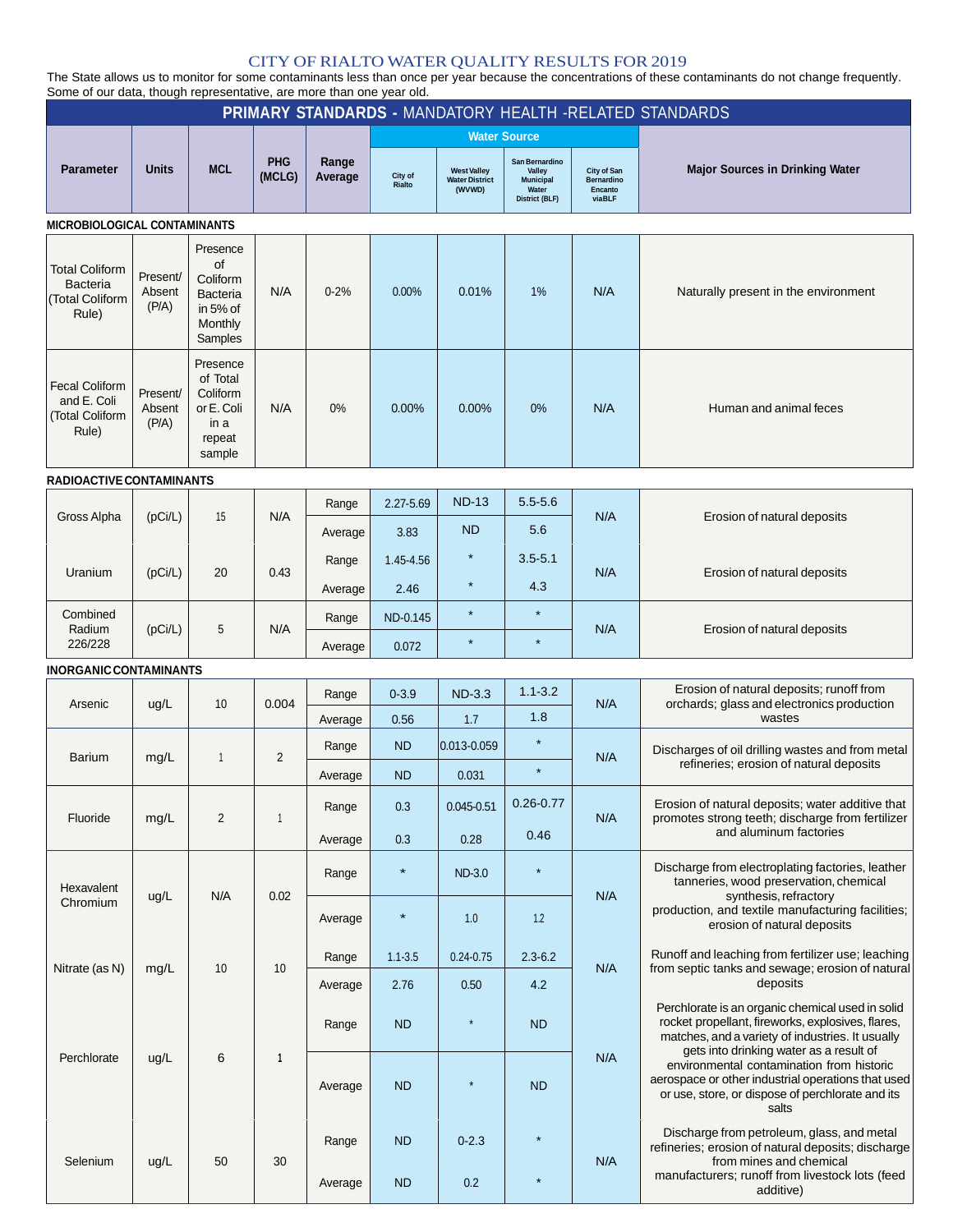#### **VOLATILE ORGANIC CONTAMINANTS**

| <b>Trichloroethene</b><br>(TCE)             | ug/L | 5   | 1.7 | Range<br>Average | <b>ND-0.72</b><br>.36  | $ND-0.8$<br><b>ND</b> | N/A | Discharge from metal degreasing sites and other<br>factories |
|---------------------------------------------|------|-----|-----|------------------|------------------------|-----------------------|-----|--------------------------------------------------------------|
| Perfluorooctanel<br>sulfonic Acid<br>(PFOS) | nq/L | N/A | N/A | Range<br>Average | <b>ND</b><br><b>ND</b> | $\star$               | N/A | Discharge from industrial chemical factories                 |
| Perfluorooct-<br>anoic Acid<br>(PFOA)       | ng/L | N/A | N/A | Range<br>Average | $2.7 - 3.2$<br>2.9     |                       | N/A | Discharge from industrial chemical factories                 |

| <b>SECONDARY STANDARDS - AESTHETIC STANDARDS</b> |              |            |                      |                  |                        |                                             |                                                                             |                                                     |                                                                                                                                                                                  |                                                                                                                                                                 |                                                                                       |
|--------------------------------------------------|--------------|------------|----------------------|------------------|------------------------|---------------------------------------------|-----------------------------------------------------------------------------|-----------------------------------------------------|----------------------------------------------------------------------------------------------------------------------------------------------------------------------------------|-----------------------------------------------------------------------------------------------------------------------------------------------------------------|---------------------------------------------------------------------------------------|
|                                                  |              |            |                      |                  |                        | <b>Water Source</b>                         |                                                                             |                                                     |                                                                                                                                                                                  |                                                                                                                                                                 |                                                                                       |
| <b>Parameter</b>                                 | <b>Units</b> | <b>MCL</b> | <b>PHG</b><br>(MCLG) | Range<br>Average | City of<br>Rialto      | <b>West Valley Water</b><br>District (WVWD) | San Bernardino<br><b>Valley Municipal</b><br>Water<br><b>District (BLF)</b> | City of San<br><b>Bernardino</b><br>Encanto via BLF | <b>Major Sources in Drinking Water</b>                                                                                                                                           |                                                                                                                                                                 |                                                                                       |
| MICROBIOLOGICAL CONTAMINANTS                     |              |            |                      |                  |                        |                                             |                                                                             |                                                     |                                                                                                                                                                                  |                                                                                                                                                                 |                                                                                       |
| Aluminum                                         | mg/L         | 1          | 0.6                  | Range<br>Average | <b>ND</b><br><b>ND</b> | ND-0.37<br><b>ND</b>                        | $\star$<br><b>ND</b>                                                        | N/A                                                 | Erosion of natural deposits; residual<br>from some surface water treatment<br>processes                                                                                          |                                                                                                                                                                 |                                                                                       |
| Chloride                                         | mg/L         | 500        | N/A                  | Range<br>Average | $5.3 - 8.5$<br>7.1     | $4.4 - 55$<br>25                            | $\star$<br>10                                                               | N/A                                                 | Run off/leaching from natural<br>deposits; seawater influence                                                                                                                    |                                                                                                                                                                 |                                                                                       |
| <b>Foaming Agents</b><br>(MBAS)                  | ug/L         | 500        | N/A                  | Range<br>Average | <b>ND</b><br><b>ND</b> | <b>ND-430</b><br><b>ND</b>                  | <b>ND-90</b><br><b>ND</b>                                                   |                                                     | Municipal and industrial waste<br>discharges                                                                                                                                     |                                                                                                                                                                 |                                                                                       |
| Manganese                                        | ug/L         | 50         | $NL = 500$           | Range<br>Average | <b>ND</b><br><b>ND</b> | <b>ND-1.6</b><br><b>ND</b>                  | $2.0 - 8.1$<br>5.7                                                          | N/A                                                 | Leaching from natural deposits                                                                                                                                                   |                                                                                                                                                                 |                                                                                       |
| <b>Odor Threshold</b>                            | <b>TON</b>   | 5          | N/A                  | Range<br>Average | <b>ND</b><br><b>ND</b> | ż                                           | $1 - 2$<br>$\overline{1}$                                                   | N/A                                                 | Naturally-occurring organic materials                                                                                                                                            |                                                                                                                                                                 |                                                                                       |
| Specific<br>Conductance                          | uS/cm        | 1.600      | N/A                  | Range<br>Average | 310-500<br>371         | 330-580<br>417                              | 490-530<br>510                                                              | N/A                                                 | Substances that form ions when in<br>water; seawater influence                                                                                                                   |                                                                                                                                                                 |                                                                                       |
| Sulfate                                          | mg/L         | 500        | N/A                  | Range<br>Average | $15 - 27$<br>15.8      | $13 - 23$<br>18                             | $50 - 51$<br>51                                                             | N/A                                                 | Run off/leaching from natural<br>deposits; industrial wastes                                                                                                                     |                                                                                                                                                                 |                                                                                       |
| <b>Total Dissolved</b><br>Solids (TDS)           | mg/L         | 1,000      | N/A                  | Range<br>Average | 150-320<br>225         | 91-250<br>179                               | 260-360<br>327                                                              | N/A                                                 | Run off/leaching from natural<br>deposits                                                                                                                                        |                                                                                                                                                                 |                                                                                       |
| Turbidity                                        | Units        | 5          | N/A                  | Range<br>Average | $0 - 0.77$<br>0.004    | $0.2 - 2.0$<br>1.1                          | <b>ND-0.4</b><br><b>ND</b>                                                  | N/A                                                 | Soil runoff                                                                                                                                                                      |                                                                                                                                                                 |                                                                                       |
| <b>UNREGULATED Contaminants with no MCLs</b>     |              |            |                      |                  |                        |                                             |                                                                             |                                                     | <b>HEALTH EFFECTS</b>                                                                                                                                                            |                                                                                                                                                                 |                                                                                       |
| <b>Boron</b>                                     | mg/L         | N/A        | $NL=1$               | Range<br>Average |                        | $0 - 0.082%$<br>0.028                       |                                                                             | N/A                                                 | The babies of some pregnant<br>women who drink water containing<br>boron in excess of the notification<br>level may have an increased risk of<br>developmental effects, based on |                                                                                                                                                                 |                                                                                       |
| Vanadium                                         | ug/L         |            | N/A                  | $NL=50$          | Range                  |                                             | ND-6.0                                                                      | $3.8 - 4.4$                                         | N/A                                                                                                                                                                              | studies in laboratory animals<br>The babies of some pregnant<br>women who drink water containing<br>vanadium in excess of the<br>notification level may have an |                                                                                       |
|                                                  |              |            |                      |                  |                        | Average                                     |                                                                             | 4.3                                                 | 4.1                                                                                                                                                                              |                                                                                                                                                                 | increased risk of developmental<br>effects, based on studies in<br>laboratory animals |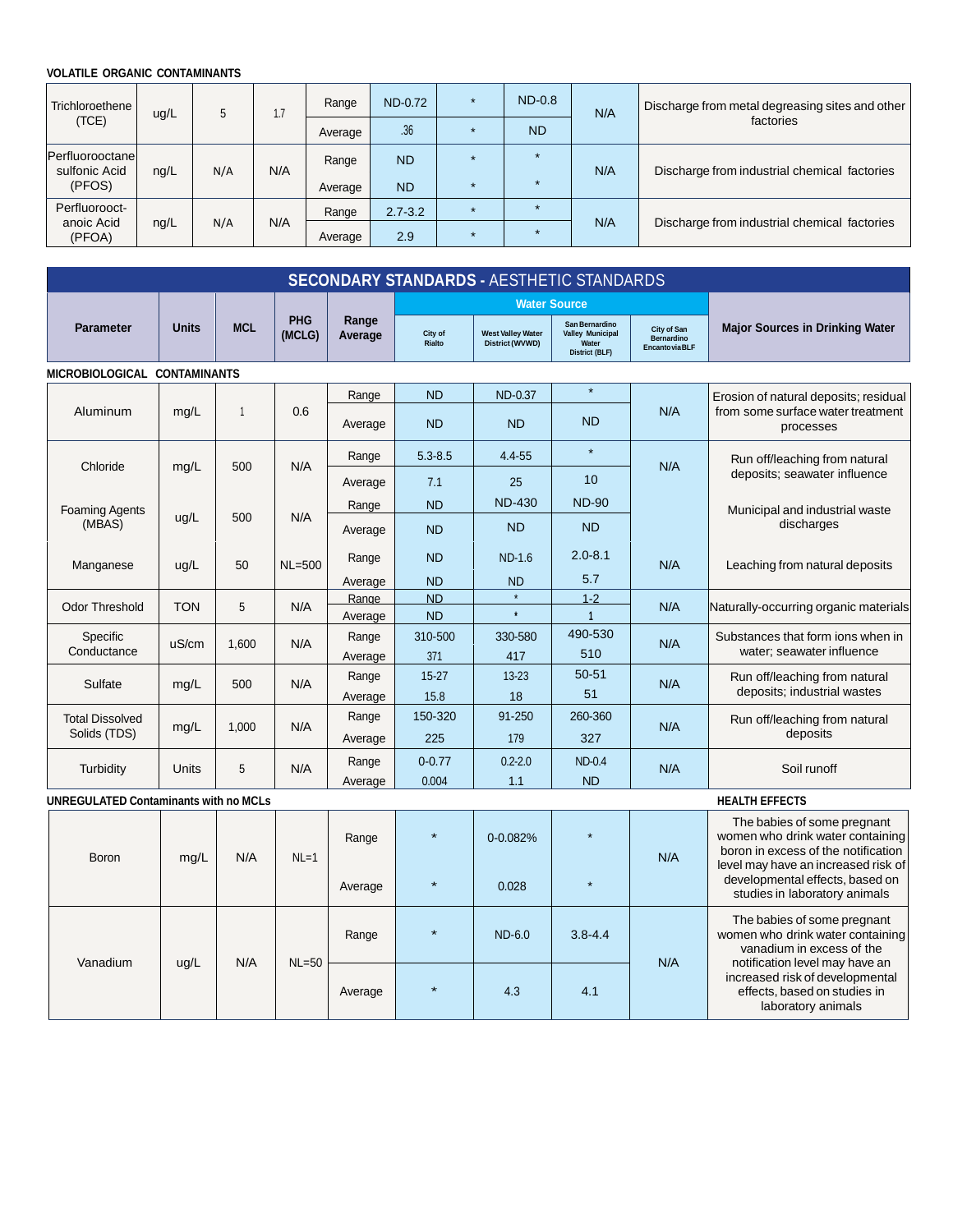#### **OTHER P A R A M E T E R S**

| Alkalinity      | mg/L     | N/A | N/A | Range   | 130-180     | 51-190      | 180-210     | N/A | Naturally-occurring.                 |
|-----------------|----------|-----|-----|---------|-------------|-------------|-------------|-----|--------------------------------------|
|                 |          |     |     | Average | 150         | 113         | 197         |     |                                      |
|                 |          |     |     | Range   | 150-220     | $\star$     | $\star$     |     |                                      |
| Bicarbonate     | mg/L     | N/A | N/A | Average | 180         | $\star$     | $\star$     | N/A | Biochemical role in PH buffering.    |
|                 |          |     |     | Range   | 40-72       | $14-52$     | 70-73       |     | Erosion of salt deposits in soil and |
| Calcium         | mg/L     | N/A | N/A | Average | 54          | 33          | 72          | N/A | rock.                                |
|                 |          |     | N/A | Range   | 120-230     | 64-160      | 230-230     |     | Minerals dissolved from soil and     |
| <b>Hardness</b> | mg/L     | N/A |     |         | Average     | 160         | 112         | 230 | N/A                                  |
|                 |          |     | N/A | Range   | $4.7 - 11$  | $4.4 - 13$  | $\star$     |     |                                      |
| Magnesium       | mg/L     | N/A |     | Average | 6.5         | 7.7         | $\star$     | N/A | Erosion of soil and rock.            |
|                 |          |     |     | Range   | $7.7 - 8.0$ | $6.9 - 8.1$ | $7.7 - 8.0$ |     |                                      |
| pH              | pH Units | N/A | N/A | Average | 7.8         | 7.3         | 7.9         | N/A | Characteristics of water.            |
|                 |          |     | N/A | Range   | $1.7 - 3.2$ | $1.9 - 3.5$ | $\star$     |     | Erosion of salt deposits in soil and |
| Potassium       | mg/L     | N/A |     | Average | 2.1         | 2.4         | $\star$     | N/A | rock.                                |
|                 |          |     |     | Range   | 43399       | $10 - 23$   | $8 - 16$    | N/A | Erosion of salt deposits in soil and |
| Sodium          | mg/L     | N/A | N/A | Average | 14.0        | 17          | 13          |     | rock.                                |

#### **UNREGULATED CONTAMINANT MONITORING1 FOURTH UNREGULATED CONTAMINANT MONITORING RULE (UCMR4)**

|                             |      |     |         | Range   |         | <b>ND-33</b>  |             |                                                                                                                                                                                       | Byproduct of drinking water                                                                                                                                                                                      |
|-----------------------------|------|-----|---------|---------|---------|---------------|-------------|---------------------------------------------------------------------------------------------------------------------------------------------------------------------------------------|------------------------------------------------------------------------------------------------------------------------------------------------------------------------------------------------------------------|
| <b>Haloacetic Acids</b>     | ug/L | 60  | N/A     | Average | $\star$ | 9             | ÷           | N/A                                                                                                                                                                                   | disinfection.                                                                                                                                                                                                    |
|                             |      |     |         | Range   | $\star$ | <b>ND-30</b>  | $\star$     |                                                                                                                                                                                       | Unregulated contaminant                                                                                                                                                                                          |
| HAABBr <sup>2</sup><br>ug/L | N/A  | N/A | Average | $\star$ | 12      | ÷             | N/A         | monitoring helps U.S. EPA and<br>the State Water Resources<br>Control Board to determine<br>where certain contaminants occur<br>and whether the contaminants<br>need to be regulated. |                                                                                                                                                                                                                  |
| HAA9 <sup>3</sup>           | ug/L | N/A |         | Range   |         | <b>ND-53</b>  | $\star$     |                                                                                                                                                                                       | Unregulated contaminant<br>monitoring helps U.S. EPA and<br>the State Water Resources<br>Control Board to determine<br>where certain contaminants occur<br>and whether the contaminants<br>need to be regulated. |
|                             |      |     | N/A     | Average | $\star$ | 18            | ÷           | N/A                                                                                                                                                                                   |                                                                                                                                                                                                                  |
| Manganese                   | ug/L | 50  | N/A     | Range   | $\star$ | <b>ND-1.8</b> | $1.6 - 6.9$ | N/A                                                                                                                                                                                   |                                                                                                                                                                                                                  |
|                             |      |     |         | Average |         | 1.0           | 4.3         |                                                                                                                                                                                       | Leaching from natural deposits.                                                                                                                                                                                  |

| <b>SECONDARY STANDARDS - AESTHETIC STANDARDS</b> |              |             |                      |                  |                   |                                                          |                                                                             |                                                                 |                                             |                             |  |  |
|--------------------------------------------------|--------------|-------------|----------------------|------------------|-------------------|----------------------------------------------------------|-----------------------------------------------------------------------------|-----------------------------------------------------------------|---------------------------------------------|-----------------------------|--|--|
|                                                  |              |             |                      |                  |                   |                                                          | <b>Water Source</b>                                                         |                                                                 |                                             |                             |  |  |
| <b>Parameter</b>                                 | <b>Units</b> | <b>MCL</b>  | <b>PHG</b><br>(MCLG) | Range<br>Average | City of<br>Rialto | West<br><b>Valley Water</b><br><b>District</b><br>(WVWD) | San Bernardino<br><b>Valley Municipal</b><br><b>Water District</b><br>(BLF) | <b>City of San</b><br><b>Bernardino</b><br><b>EncantoviaBLF</b> | <b>Major Sources in Drinking Water</b>      |                             |  |  |
| <b>DISINFECTION BYPRODUCTS</b>                   |              |             |                      |                  |                   |                                                          |                                                                             |                                                                 |                                             |                             |  |  |
| <b>Total Trihalomethanes</b>                     | ug/L         | 80          | N/A                  | Range            | <b>ND-35</b>      | <b>ND-69</b>                                             | $\star$                                                                     | $\star$                                                         | Byproduct of drinking water<br>disinfection |                             |  |  |
| (TTHMs)                                          |              |             |                      | Average          | 7.2               | 60                                                       | $\star$                                                                     |                                                                 |                                             |                             |  |  |
| Haloacetic Acids                                 | ug/L         | 60          |                      | N/A              | Range             | <b>ND-11</b>                                             | <b>ND-19</b>                                                                | $\star$                                                         | $\star$                                     | Byproduct of drinking water |  |  |
|                                                  |              |             |                      | 0.3<br>Average   |                   | 16                                                       | $\star$                                                                     |                                                                 | disinfection                                |                             |  |  |
| Chlorine                                         | mg/L         | $0.2 - 4.0$ | N/A                  | Range            | $0.4 - 2.20$      | $0.03 - 2.18$                                            | $0.73 - 1.73$                                                               | $\star$                                                         | Byproduct of drinking water                 |                             |  |  |
|                                                  |              |             |                      | Average          | 1.0               | 1.30                                                     | 1.31                                                                        |                                                                 | disinfection                                |                             |  |  |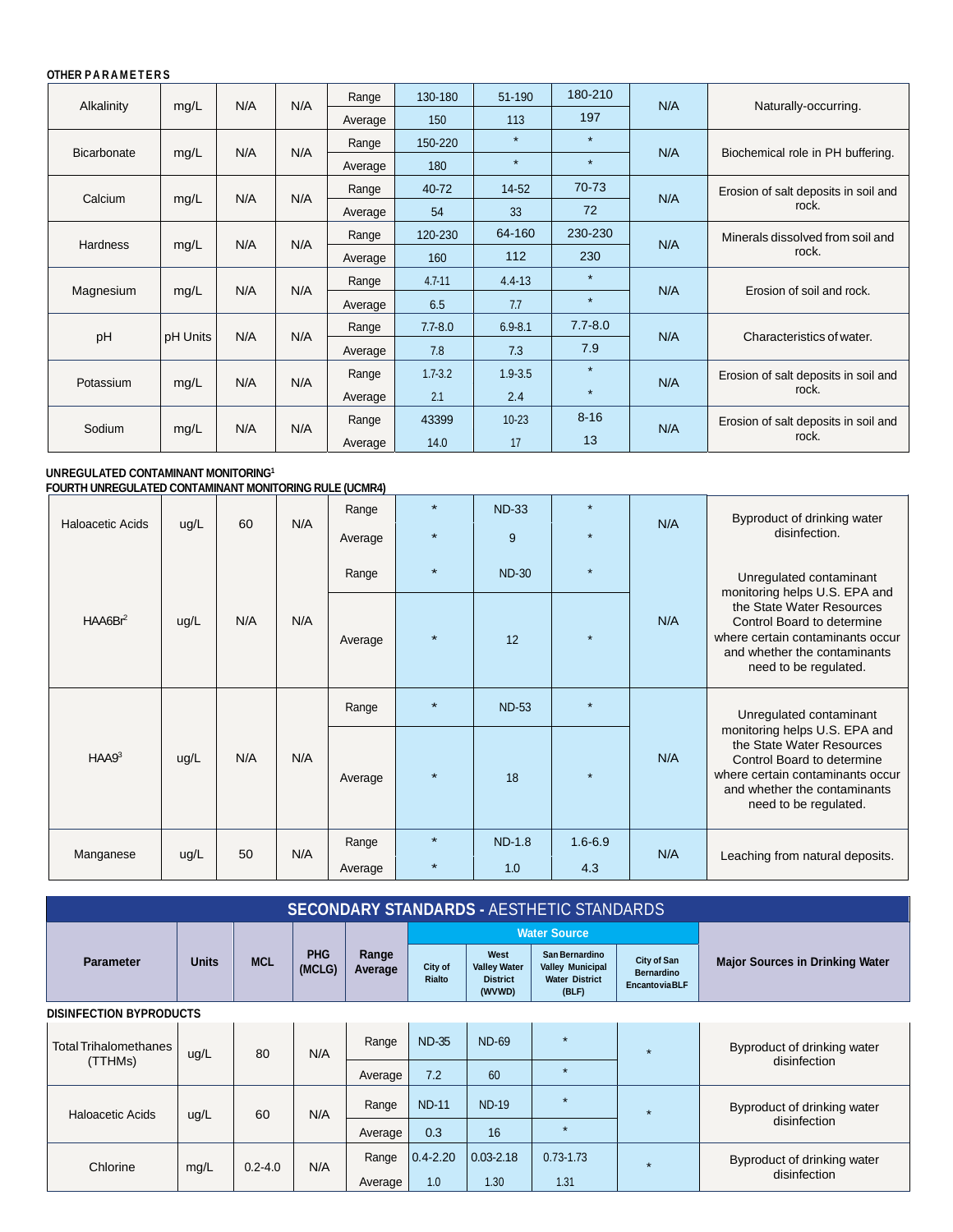#### **CITY OF RIALTO LEAD AND COPPER**

| Lead                        | ug/L | 15         | 0.2         | # of Lead<br>Sampling            | 30                 | <b>ND</b>    |           |                                          | Internal corrosion of household plumbing           |
|-----------------------------|------|------------|-------------|----------------------------------|--------------------|--------------|-----------|------------------------------------------|----------------------------------------------------|
|                             |      |            |             |                                  |                    | <b>ND</b>    | $\bullet$ |                                          | system                                             |
| Lead - School Testing       | ug/L | 15         | 0.2         | # of Schools<br>Lead<br>Sampling | 8                  | <b>ND-12</b> | $\star$   |                                          | Internal corrosion of household plumbing<br>system |
| Copper                      | mg/L | 0.3<br>1.3 | # of Copper | 30                               | 90 <sup>th</sup> % |              | <b>A</b>  | Internal corrosion of household plumbing |                                                    |
|                             |      |            |             | Sampling                         |                    | 0.17         | $\star$   |                                          | system                                             |
| <b>WVWD LEAD AND COPPER</b> |      |            |             |                                  |                    |              |           |                                          |                                                    |
| Lead                        | ug/L | 15         | 0.2         | # of Lead                        | 30                 | <b>ND</b>    |           |                                          | Internal corrosion of household plumbing           |
|                             |      |            |             | Sampling                         |                    | <b>ND</b>    | $\star$   |                                          | system                                             |
| Lead - School Testing       | ug/L | 15         | 0.2         | # of Schools<br>Lead<br>Sampling |                    | <b>ND</b>    |           |                                          | Internal corrosion of household plumbing<br>system |
|                             | mg/L | 1.3        | 0.3         | # of Copper                      | 30                 | $90th$ %     | $\star$   |                                          | Internal corrosion of household plumbing           |
| Copper                      |      |            |             | Sampling                         |                    | 0.12         |           |                                          | system                                             |

\* Constituent not sampled for in 2019

## Terms Used in This Report

#### **Maximum Contaminant Level (MCL):**

The highest level of a contaminant that is allowed in drinking water. Primary MCLs are set as close to the PHGs (or MCLGs) as is economically and technologically feasible. Secondary MCLs are set to protect the odor, taste, and appearance of drinking water.

#### **Maximum Contaminant Level Goal (MCLG):**

The level of a contaminant in drinking water below which there is no known or expected risk to health. MCLGs are set by the U.S. Environmental Protection Agency (USEPA).

#### **Public Health Goal (PHG):**

The level of a contaminant in drinking water below which there is no known or expected risk to health. PHGs are set by the California Environmental Protection Agency.

#### **Maximum Residual Disinfectant Level (MRDL):**

The level of a disinfectant added for water treatment that may not be exceeded at the consumer's tap.

#### **Maximum Residual Disinfectant Level Goal (MRDLG):**

The level of a disinfectant added for water treatment below which there is no known or expected risk to health. MRDLGs are set by the U.S. Environmental Protection Agency.

#### **Primary Drinking Water Standards (PDWS):**

MCLs and MRDLs for contaminants that affect health along with their monitoring and reporting requirements, and water treatment requirements.

#### **Secondary Drinking Water Standards (SDWS):**

MCLs for contaminants that affect taste, odor, or appearance of the drinking water. Contaminants with SDWSs do not affect the health at the MCL levels.

#### **Treatment Technique (TT):**

A required process intended to reduce the level of a contaminant in drinking water.

#### **Regulatory Action Level (AL):**

The concentration of a contaminant which, if exceeded, triggers treatment or other requirements that a water system must follow.

#### **Variances and Exemptions:**

Department permission to exceed an MCL or not comply with a treatment technique under certain conditions.

ND: not detectable at testing limit

ppm: parts per million or milligrams per liter (mg/L)

ppb: parts per billion or micrograms per liter

(ug/L) ppt: parts per trillion or nanograms per liter

(ng/L) pCi/L: picocuries per liter (a measure of radiation)

µs/cm: microSiemen per centimeter; or micromho per centimeter (µmho/cm)

1 Unregulated contaminant monitoring helps U.S. EPA and the State Water Resources Control Board to determine where certain contaminants occur and whether the contaminants need to be regulated.

2 HAA6Br: Sum of Bromochloroacetic acid, bromodichloroacetic, dibromoacetic, dibromochloroacetic, monobromoacetic acid, and tribromoacetic.

3 HAA9: Sum of Bromochloroacetic acid, bromodichloroacetic acid, chlorodibromoacetic acid, dibromoacetic acid, dichloroacetic acid, monobromoacetic acid, monochloroacetic acid, tribromoacetic acid and trichloroacetic acid.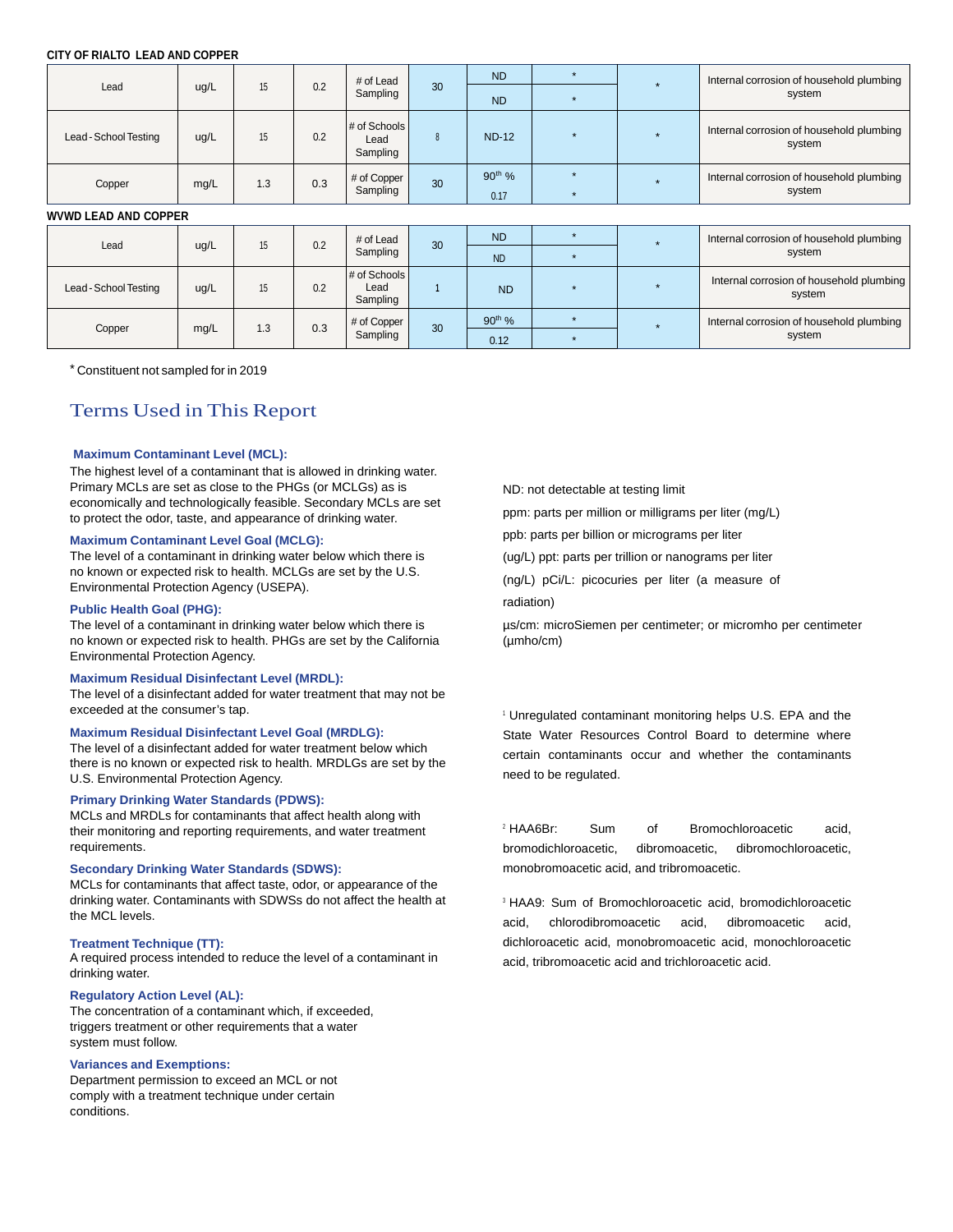## Water and Employee Quality

Rialto Water Services is proud to inform residents that the Water Division has passed another annual water quality checkup. City of Rialto Water has met all the Clean Water Standards set forth by the State and Federal Governments in 2004. Part of meeting these requirements is having California Water Resources Control Board and American Water Works Association (AWWA) certified employees in water distribution, treatment and cross connection/ backflow protection. Certifications are obtained by taking college- level courses in water science and engineering. We have entered into a collective bargaining agreement that has placed even higher standards on operators and certification levels. In addition, staff continues to upgrade certifications as a part of our continuing education program. State and federal certifications allow us to operate and maintain the public water system for the City of Rialto. This is just one of the many committed efforts we put towards producing clean drinking water for our customers.





## Help Us Conserve This Precious Resource

- While 2018 was an abnormally wet year, helping the State of California emerge from historic drought, there is still a need to conserve this precious resource. Surface water levels are back to normal, but groundwater basins, where much of Rialto's water comes from, are still depleted from the recent drought. We all play an important role in meeting conservation targets set by the state, whether at home or work. Please review these simple water conservation tips and help us conserve this, our most precious natural resource.
- Fill washing machines and dishwashers before running them. Partial loads use the same amount of water as full loads.
- Little leaks add up in a hurry. A dripping faucet or a toilet leak can add up to hundreds of gallons of wasted water.
- Turn off the water while you brush your teeth.
- Be sure to use low-flow showerheads and install aerators on your kitchen and bathroom faucets. They restrict the flow without compromising water pressure.
- Do not use a hose outside to clean sidewalks and driveways. Use a broom instead.
- Follow the Stage 2 Water Alert restrictions issued by the City.
- Be waterwise and think before you turn on the tap.

The City of Rialto offers rebate programs to help you purchase high-efficiency toilets and washing machines, smart irrigation timers, high-efficiency and automatic shut off nozzles, and turf replacement. Please visit the utility's website at www.rialtowater.com and look for the rebate application or email conservation@rialtoca.gov for more information.

For more conservation tips and other drought-related information, please visit www.rialtowaterservices.com.